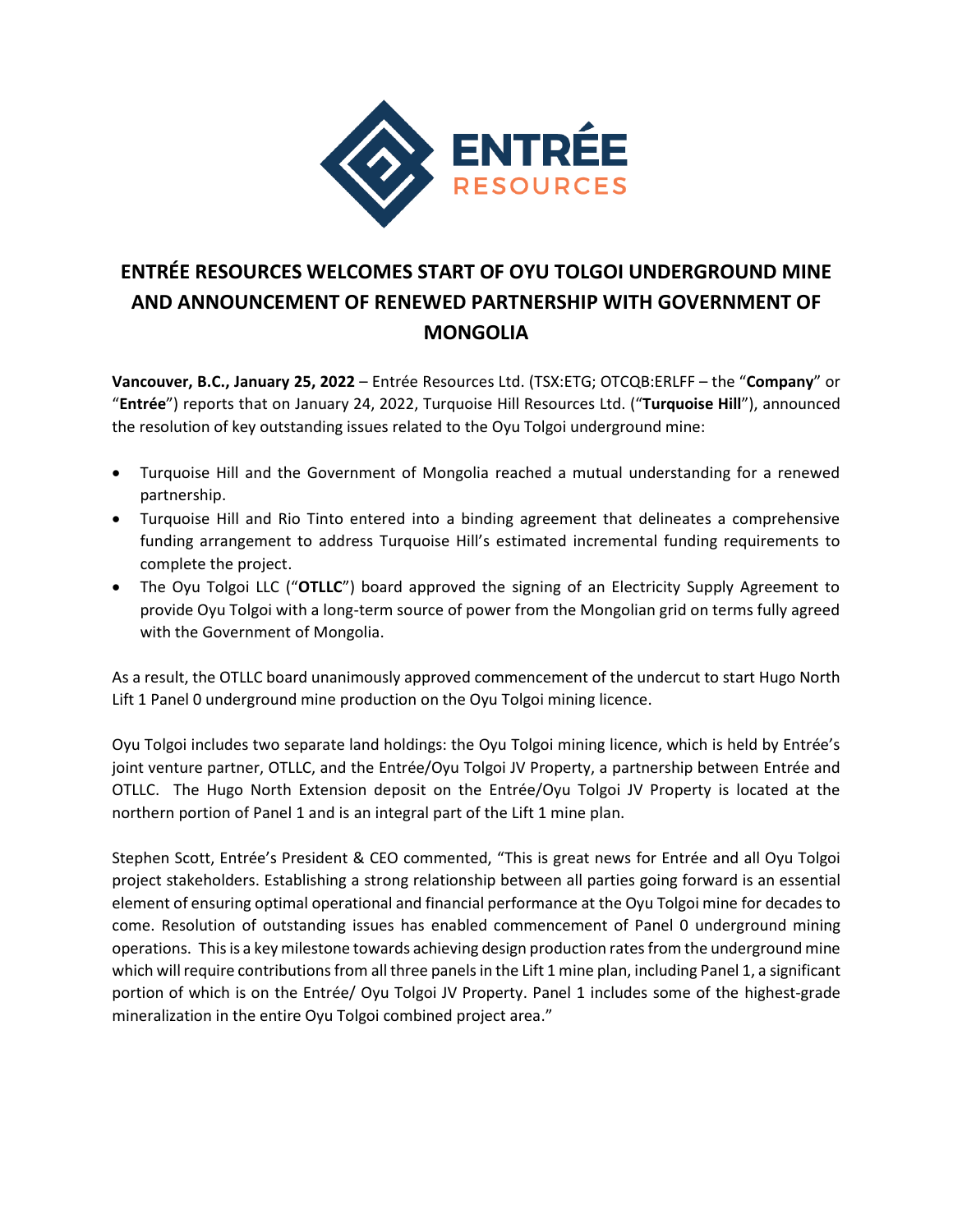Highlights of Turquoise Hill's January 24, 2022 news release include:

- Turquoise Hill has agreed to waive in full the US\$2.4 billion carry account loan of the Government of Mongolia's state-owned entity which owns its interest in OTLLC ("**Erdenes Oyu Tolgoi**").
- Turquoise Hill and Rio Tinto have agreed to an amended and restated Heads of Agreement (the "**Amended HoA"**), replacing the prior Heads of Agreement dated April 9, 2021. The Amended HoA delineates a funding arrangement to address Turquoise Hill's estimated US\$3.4 billion incremental funding requirement. Key elements of the Amended HoA include:
	- o pursuing the rescheduling of principal repayments of existing debt ("**Re-profiling**") to potentially reduce the base case funding requirement by up to US\$1.7 billion;
	- o seeking to raise up to US\$500 million of senior supplemental debt ("**SSD**");
	- $\circ$  Rio Tinto committing to provide a co-lending facility, incremental to the Re-profiling and the SSD, of up to US\$750 million to be made available once sustainable production from Panel 0 has been achieved (currently expected in H1 2023);
	- $\circ$  Rio Tinto committing to provide a short-term bridge financing directly to Turquoise Hill by way of one or more secured advances up to a maximum of US\$300 million, which would be indirectly repaid out of the proceeds of the US\$750 million co-lending facility; and
	- o Turquoise Hill agreeing to conduct an equity offering in a form of its choosing of at least US\$650 million (including a Rio Tinto *pro rata* participation) by no later than August 31, 2022.
- Once the Mongolian grid is capable of reliably meeting Oyu Tolgoi's power requirements, the Electricity Supply Agreement provides the framework for OTLLC to obtain access to a reliable and secure domestic power source.

Terms agreed between Oyu Tolgoi stakeholders with respect to project financing and Erdenes Oyu Tolgoi's carry account loan do not impact the Entrée/Oyu Tolgoi joint venture, which is governed by the terms of the joint venture agreement between OTLLC and Entrée.

## **ABOUT ENTRÉE RESOURCES LTD.**

Entrée Resources Ltd. is a well-funded Canadian mining company with a unique carried joint venture interest on a significant portion of one of the world's largest copper-gold projects – the Oyu Tolgoi project in Mongolia. Entrée has a 20% or 30% carried participating interest in the Entrée/Oyu Tolgoi joint venture, depending on the depth of mineralization. Sandstorm, Rio Tinto and Turquoise Hill are major shareholders of Entrée, holding approximately 25%, 9% and 7% of the shares of the Company, respectively. More information about Entrée can be found at [www.EntreeResourcesLtd.com.](http://www.entreeresourcesltd.com/)

## **FURTHER INFORMATION**

David Jan Investor Relations Entrée Resources Ltd. Tel: 604-687-4777 | Toll Free: 1-866-368-7330 E-mail: [djan@EntreeResourcesLtd.com](mailto:djan@EntreeResourcesLtd.com)

*This News Release contains forward-looking statements within the meaning of the United States Private Securities Litigation Reform Act of 1995 and forward-looking information within the meaning of applicable Canadian securities laws with respect to corporate strategies and plans; requirements for additional capital; uses of funds and projected expenditures; timing and status of Oyu Tolgoi underground development; the*